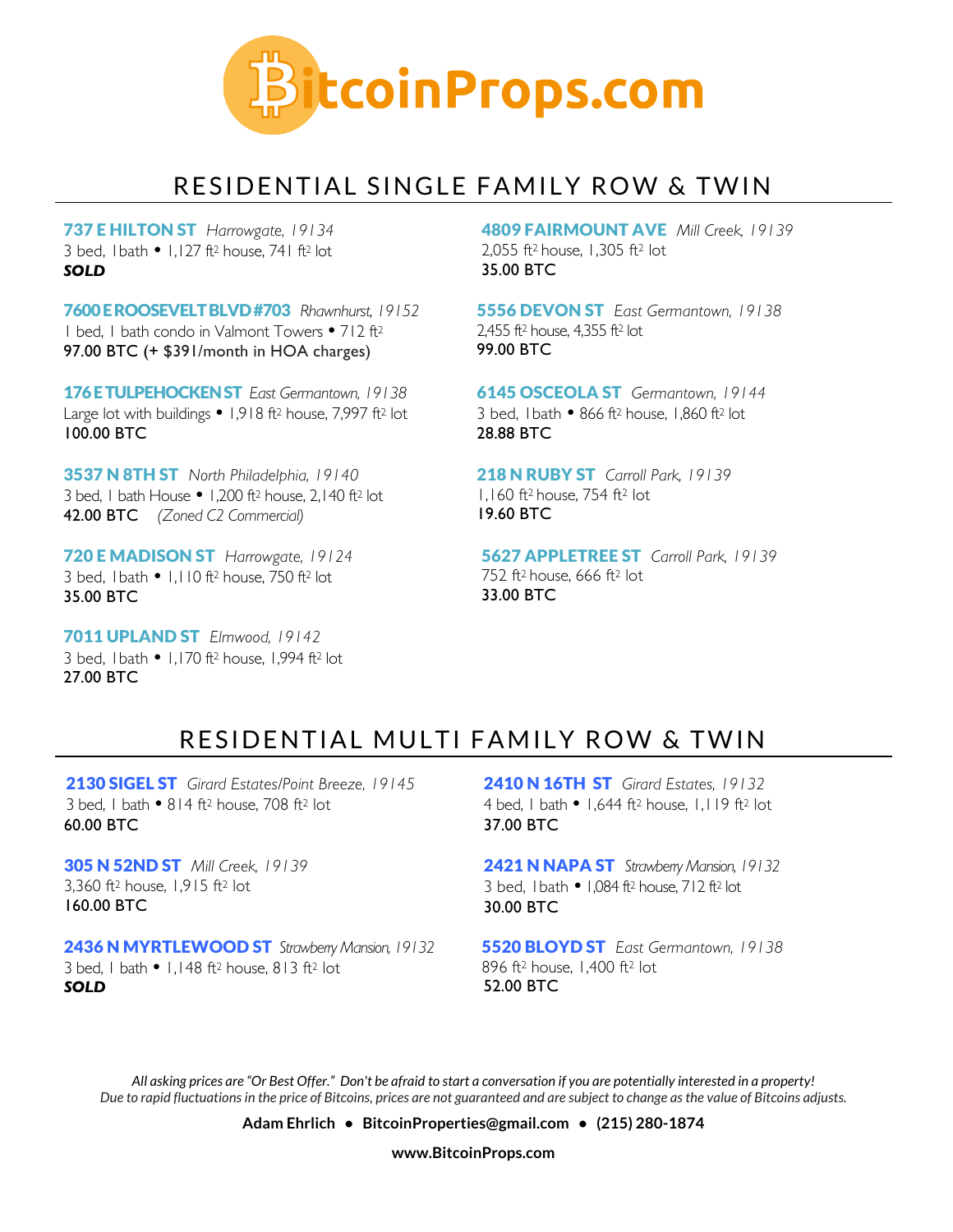

# RESIDENTIAL MULTI FAMILY ROW & TWIN *(cont'd)*

2424 N COLORADO ST *North Philadelphia, 19132* 3 bed, 1 bath • 1,054 ft<sup>2</sup> house, 697 ft<sup>2</sup> lot 20.00 BTC

3631 N 19TH ST *Tioga, 19140* 5 bed, 2 bath • 1,800 ft<sup>2</sup> house, 1,440 ft<sup>2</sup> lot 66.00 BTC

7252 SAYBROOK AVE *Elmwood, 19142* 3 bed, 1 bath  $\bullet$  1,484 ft<sup>2</sup> house, 1,714 ft<sup>2</sup> lot 42.00 BTC

5412 CHANCELLOR ST *West Philadelphia, 19139* Large duplex  $\bullet$  1,824 ft<sup>2</sup> house, 1,444 ft<sup>2</sup> lot 150.00 BTC

5433 FLORENCE AVE *Kingsessing, 19143* 3 bed, 1 bath  $\bullet$  1,284 ft<sup>2</sup> house, 1,024 ft<sup>2</sup> lot 15.00 BTC

3450 N PHILIP ST *Fairhill, 19140* 2 bed, 1 bath  $\bullet$  702 ft<sup>2</sup> house, 520 ft<sup>2</sup> lot 25.00 BTC

4538 N 17TH ST *Fern Rock, 19140* 3 bed, 1 bath  $\bullet$  1,296 ft<sup>2</sup> house, 992 ft<sup>2</sup> lot 56.00 BTC

1319 UNITY ST *Frankford, 19124* 3 bed, 1 bath House  $\bullet$  932 ft<sup>2</sup> house, 917 ft<sup>2</sup> lot 35.00 BTC *(Zoned C2 Commercial)*

3118 W YORK ST *Strawberry Mansion, 19132* 3 bed, 1 bath  $\bullet$  1,338 ft<sup>2</sup> house, 770 ft<sup>2</sup> lot 22.00 BTC

5601 THOMAS AVE *Kingsessing, 19143* 1,500 ft2 house, 1,268 ft2 lot 60.00 BTC

1432 N ITHAN ST *Carroll Park, 19131* 3 bed, 1bath 930 ft2 house, 720 ft2 lot 24.00 BTC

6095 CHESTER AVE *Kingsessing, 19142* 4 bed, 1 bath • 1,536 ft<sup>2</sup> house, 1,560 ft<sup>2</sup> lot 36.00 BTC

2233 S HOBSON ST *Elmwood, 19142* 3 bed, 1 bath • 1,088 ft<sup>2</sup> house, 953 ft<sup>2</sup> lot 30.00 BTC

1860 S 56TH ST *Kingsessing, 19143* 3 bed, 1 bath 1,088 ft2 house, 1,345 ft2 lot 40.00 BTC

4540 N 17TH ST *Fern Rock, 19140* 3 bed, 1 bath  $\bullet$  1,296 ft<sup>2</sup> house, 992 ft<sup>2</sup> lot 70.00 BTC

4830 N 15TH ST *North Philadelphia, 19141* 3 bed, 1 bath  $\bullet$  1,198 ft<sup>2</sup> house, 1,236 ft<sup>2</sup> lot 68.00 BTC

624 S 56TH ST *West Philadelphia, 19143* 3 bed, 1 bath  $\bullet$  1,432 ft<sup>2</sup> house, 1,147 ft<sup>2</sup> lot 24.00 BTC *(Zoned C2 Commercial)*

1603 W MENTOR ST *Ogontz, 19141* 3 bed, 1 bath  $\bullet$  1,024 ft<sup>2</sup> house, 1,040 ft<sup>2</sup> lot *SALE PENDING* 26.00 BTC

*All asking prices are "Or Best Offer." Don't be afraid to start a conversation if you are potentially interested in a property! Due to rapid fluctuations in the price of Bitcoins, prices are not guaranteed and are subject to change as the value of Bitcoins adjusts.* 

**Adam Ehrlich • BitcoinProperties@gmail.com • (215) 280-1874**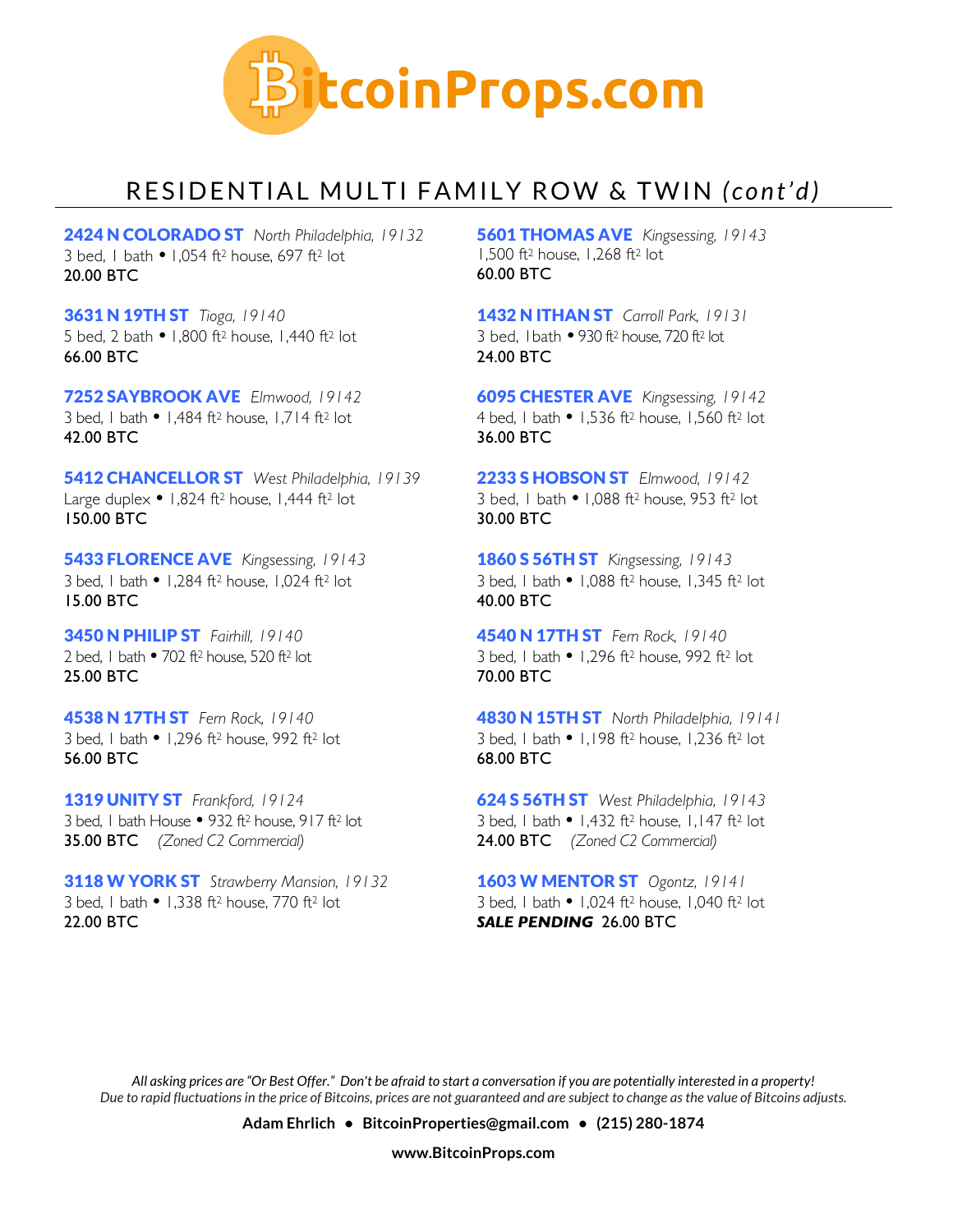

#### COMMERCIAL PROPERTIES

2605 W FLETCHER ST *Strawberry Mansion, 19132* Zoned RM2  $\bullet$  2,160 ft<sup>2</sup> building, 2,160 ft<sup>2</sup> lot 80.00 BTC

1201 S 49TH ST *Kingsessing, 19143* Zoned CMX1 • 1,472 ft<sup>2</sup> bldg., 960 ft<sup>2</sup> lot 80.00 BTC

2139 W VENANGO AVE *North Philadelphia, 19140* Zoned C2-Pool hall on huge lot  $\bullet$  2,100 ft<sup>2</sup> building, 5,625 ft<sup>2</sup> lot 250.00 BTC (Available for rent)

2631 W HAGERT ST *Strawberry Mansion, 19132* Zoned C2-Old pickle factory • 2,200 ft<sup>2</sup> building, 5,755 ft<sup>2</sup> lot 75.00 BTC

2501 W OAKDALE ST *Strawberry Mansion, 19132* Zoned CMX2 • 1,440 ft<sup>2</sup> bldg., 960 ft<sup>2</sup> lot 75.00 BTC

3315 EMERALD ST *Port Richmond, 19134* Zoned R10 - Old bar  $\bullet$  1,344 ft<sup>2</sup> building, 1,084 ft<sup>2</sup> lot 140.00 BTC

1800 S RINGGOLD ST *Point Breeze, 19145* Zoned C2-Corner store w/ apt. • 1,280 ft<sup>2</sup> bldg., 800 ft<sup>2</sup> lot 132.00 BTC

6132 YOCUM ST *Kingsessing, 19142* Zoned  $C2$   $\bullet$  1,500 ft<sup>2</sup> building, 2,000 ft<sup>2</sup> lot 155.00 BTC (Available for rent)

### VACANT LOTS

660 N 42ND ST *Mantua, 19104* ZONED RM1  $\cdot$  1,168 ft<sup>2</sup> vacant land 26.00 BTC

3429 N 16TH ST *Tioga, 19140* ZONED RSA5  $\cdot$  3.574 ft<sup>2</sup> vacant land *SOLD*

115 N 63RD ST *Haddington, 19139* ZONED RSA3  $\cdot$  2,812 ft<sup>2</sup> vacant land 56.00 BTC

1201-03 ADAMS AVE *Frankford, 19124* ZONED CMX2  $\cdot$  9.875 ft<sup>2</sup> vacant land *SOLD*

2914 MUTTER ST *Fairhill, 19133*  $ZONFD$  RM1  $\bullet$  609 ft<sup>2</sup> vacant land 16.00 BTC

4301-05 HORROCKS ST *Frankford, 19124*  $ZONFD$  RSA5  $\bullet$  2,243 ft<sup>2</sup> vacant land 32.00 BTC

3118 N MARSTON ST *Alleghany West, 19132* ZONED RSA5  $\cdot$  609 ft<sup>2</sup> vacant land 17.00 BTC

3726 N 18TH ST *Tioga, 19140* ZONED RM1  $\cdot$  1.498 ft<sup>2</sup> vacant land 25.00 BTC

3119 N 13TH ST *Tioga, 19133* ZONED RM1  $\cdot$  1,275  $\hat{\pi}^2$  vacant land 20.00 BTC

4603 ADAMS AVE *Frankford, 19124* ZONED RSA3  $\cdot$  11,995 ft<sup>2</sup> vacant land 150.00 BTC

3029 GERMANTOWN AVE *Fairhill, 19133* ZONED CMX2  $\cdot$  1.487 ft<sup>2</sup> vacant land 30.00 BTC

897 BELMONT AVE *Mantua, 19104*  $ZONFD$  CMX $2 \cdot 1866$  ft<sup>2</sup> vacant land Please Ask

*All asking prices are "Or Best Offer." Don't be afraid to start a conversation if you are potentially interested in a property! Due to rapid fluctuations in the price of Bitcoins, prices are not guaranteed and are subject to change as the value of Bitcoins adjusts.* 

**Adam Ehrlich • BitcoinProperties@gmail.com • (215) 280-1874**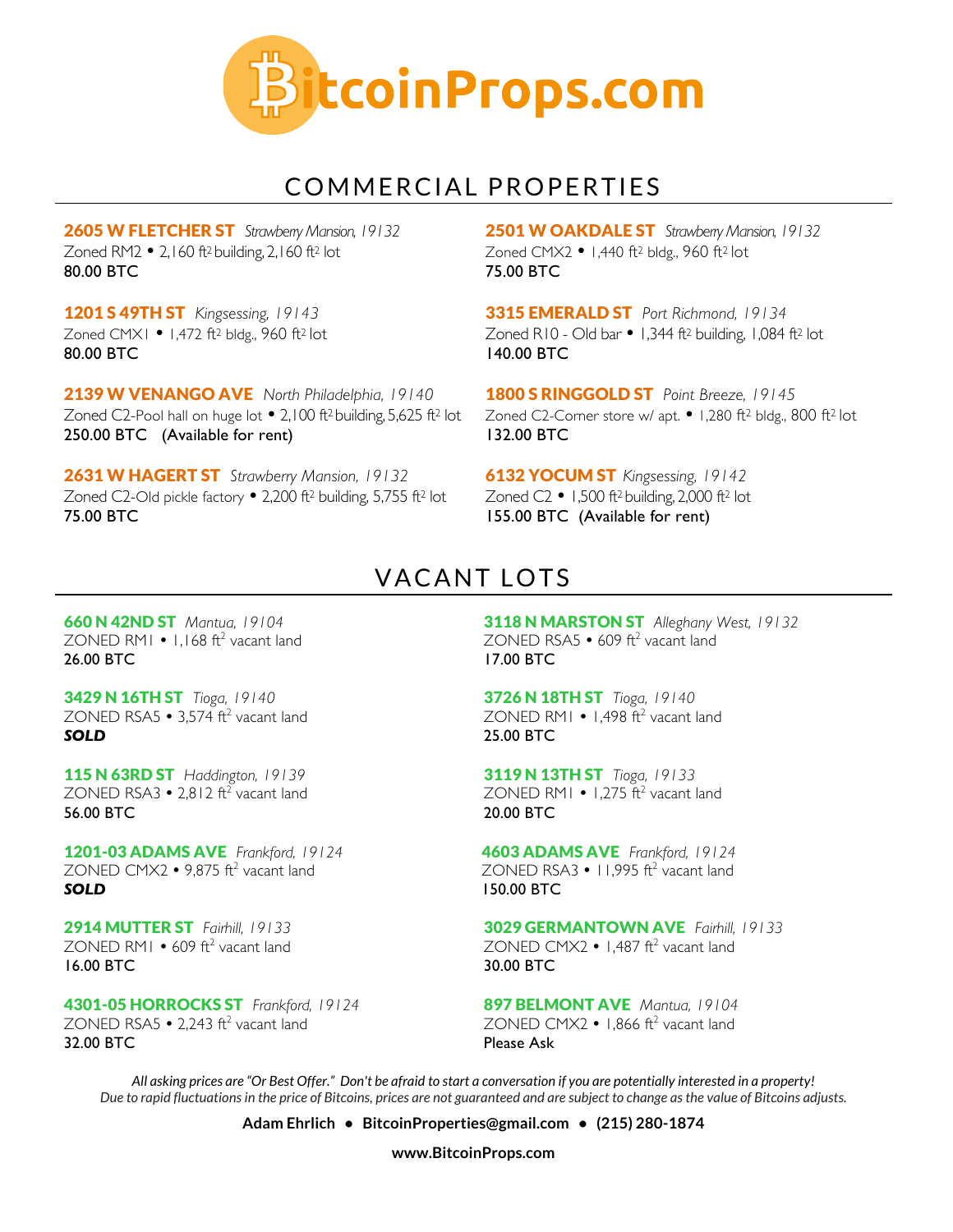

# VACANT LOTS *(cont'd)*

2848 N HUTCHINSON ST *Fairhill, 19133* ZONED RM1  $\cdot$  965 ft<sup>2</sup> vacant land 19.00 BTC

265 E HORTTER ST *East Mount Airy, 19119* ZONED RSA5  $\cdot$  8,572 ft<sup>2</sup> vacant land 76.00 BTC

441 W BRINGHURST ST *Germantown, 19144* ZONED RSA3  $\cdot$  2.300 ft<sup>2</sup> vacant land 35.00 BTC

2517 N 20TH ST *Strawberry Mansion, 19132* ZONED RM1  $\cdot$  672 ft<sup>2</sup> vacant land 14.00 BTC

2808 N PARK AVE *Fairhill, 19132* ZONED CMX2  $\cdot$  2,256 ft<sup>2</sup> vacant land 15.00 BTC

2200 JEFFERSON ST *North Philadelphia, 19121* ZONED CMX2  $\bullet$  1,003 ft<sup>2</sup> vacant land 35.00 BTC

122 E HORTTER ST *Germantown, 19119* ZONED RSA5  $\cdot$  28,000+ ft<sup>2</sup> vacant land 250.00 BTC

222 W POMONA ST *Germantown, 19144* ZONED RSA3  $\cdot$  6.584 ft<sup>2</sup> vacant land 70.00 BTC

1620 S MARSTON ST *Grays Ferry, 19145* ZONED RSA5  $\cdot$  748 ft<sup>2</sup> vacant land 25.00 BTC

5914 MARKET ST *Haddington, 19139* ZONED CMX3  $\cdot$  1,294 ft<sup>2</sup> vacant land 30.00 BTC

6125 N BEECHWOOD ST *East Germantown, 19138* ZONED RM1  $\cdot$  5,670 ft<sup>2</sup> vacant land 56.00 BTC

6143 OGONTZ AVE *West Oak Lane, 19141* ZONED CMX1  $\cdot$  3.338 ft<sup>2</sup> vacant land 56.00 BTC

3250 KENSINGTON AVE *Kensington, 19134* ZONED CMX2 • 1,040 ft<sup>2</sup> vacant land 35.00 BTC

3049-59 RUTH ST *Port Richmond, 19134* ZONED ICMX INDUST.  $\cdot$  12,840 ft<sup>2</sup> vacant land 180.00 BTC

3457 ORMES ST *Harrowgate, 19134* ZONED RSA5  $\cdot$  644 ft<sup>2</sup> vacant land 22.00 BTC

2927 W WISHART ST *Alleghany West, 19132* ZONED RM1  $\cdot$  900 ft<sup>2</sup> vacant land 15.80 BTC

2049 SIGEL ST *Point Breeze, 19145* ZONED RM1  $\cdot$  658 ft<sup>2</sup> vacant land 50.00 BTC

6115 OSCEOLA ST *East Germantown, 19144* ZONED RSA5  $\cdot$  21,373 ft<sup>2</sup> vacant land 170.00 BTC

120 E DUVAL ST *East Mount Airy, 19144* ZONED RSA3  $\cdot$  1.900 ft<sup>2</sup> vacant land 28.00 BTC

2740 N FAIRHILL ST *Fairhill, 19133* ZONED RM1  $\cdot$  676 ft<sup>2</sup> vacant land 20.00 BTC

5606 CHEW AVE *East Germantown, 19138* ZONED CMX1  $\cdot$  3,000 ft<sup>2</sup> vacant land 30.00 BTC

2607-11 W FLETCHER ST *North Phila. West, 19132* ZONED RM2  $\cdot$  7.775 ft<sup>2</sup> vacant land 60.00 BTC

*All asking prices are "Or Best Offer." Don't be afraid to start a conversation if you are potentially interested in a property! Due to rapid fluctuations in the price of Bitcoins, prices are not guaranteed and are subject to change as the value of Bitcoins adjusts.* 

**Adam Ehrlich • BitcoinProperties@gmail.com • (215) 280-1874**